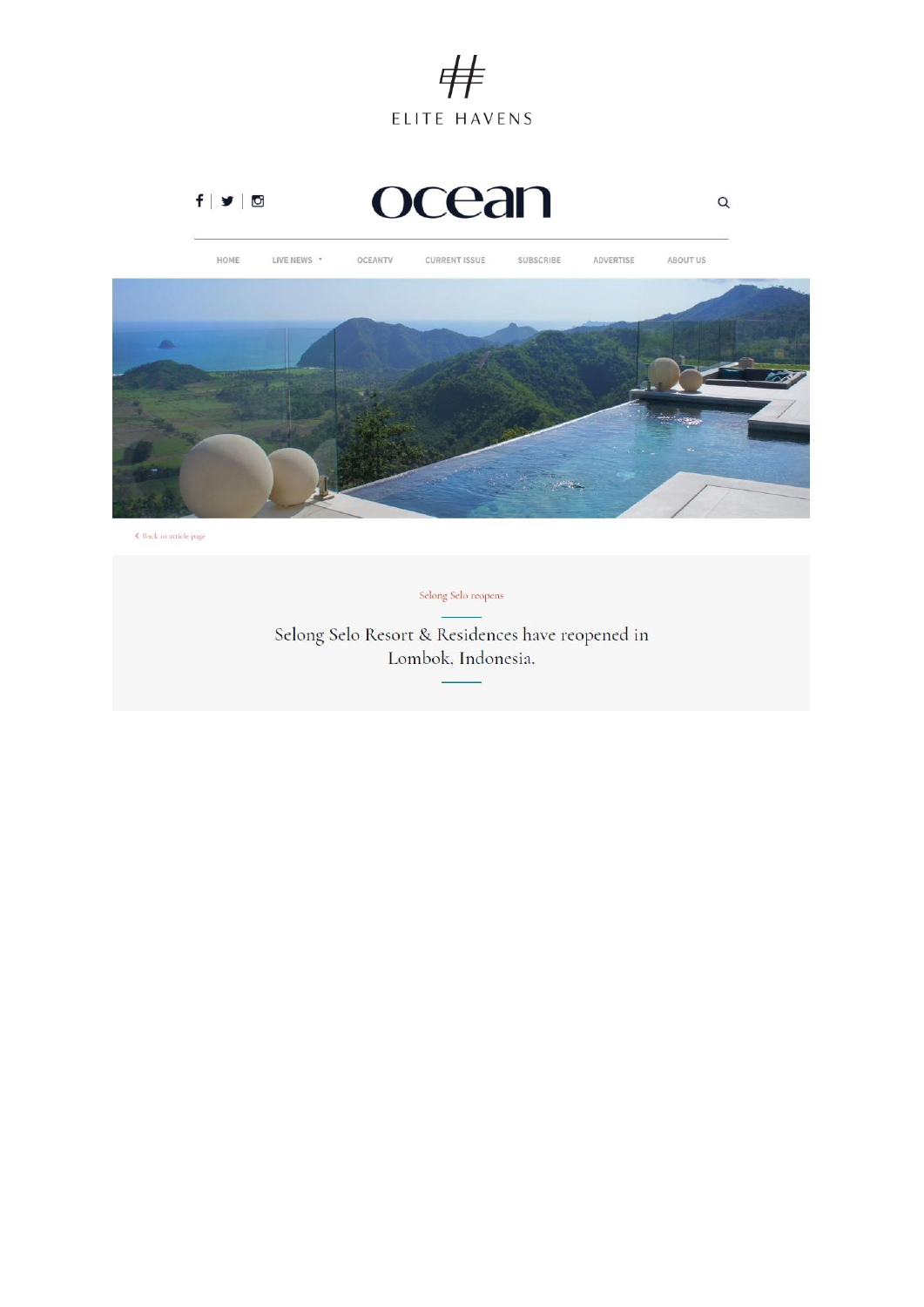

## Selong Selo Reopens

Published on 30 March 2022 By: Ocean Magazine

## Selong Selo Resort & Residences have reopened in Lombok, Indonesia.



[Elite Havens](http://www.elitehavens.com/), Asia's largest luxury villa company is pleased to announce the reopening of [Selong Selo Resort & Residences](https://www.selongselo.com/) on the scenic coast of South Lombok in Indonesia.

To celebrate, the all-villa property is offering two reopening specials: 30 percent off one-night stays to kickstart domestic travel and fuel those spontaneous island escapes, and 50 percent off stays of five nights or more, perfect for extended families looking to reconnect, destination wedding parties and wellness-minded remote workers.

As more people are rediscovering the pleasures of jumping on a plane to celebrate a family milestone, take the holiday of a lifetime or reconnect with their inner selves, Lombok offers the ideal combination of nature, luxe and purposeful travel.

Located to the east of Bali, the island is filled with natural beauty, from white sand beaches, volcanic treks and lush jungles to breathtaking waterfalls. For remote workers, waking up to Lombok's stunning coastal views is all that's needed for fresh ideas to start arriving like waves, while guests seeking wellbeing and tranquility will find it amid local rhythms of slow living.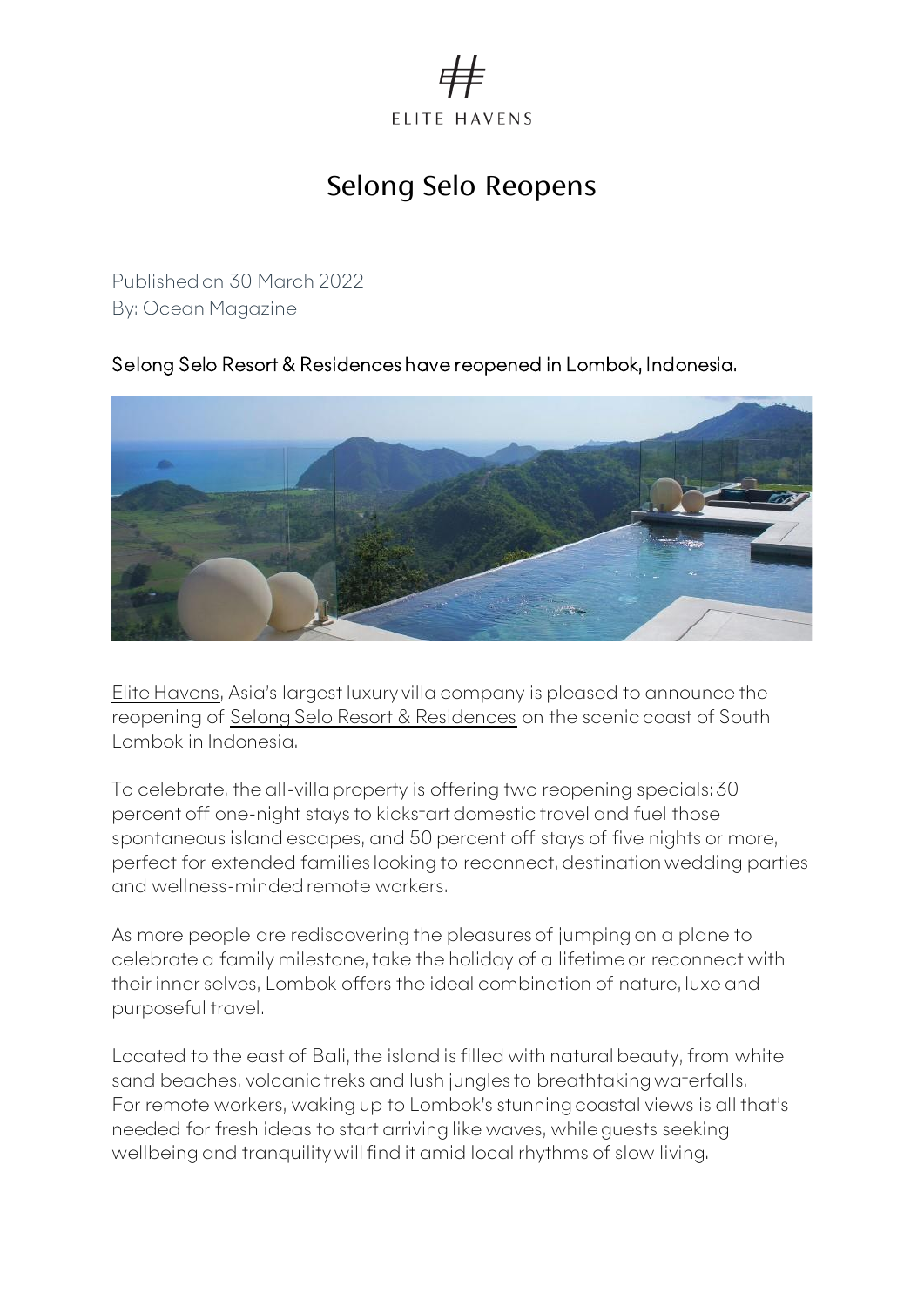



A 5-bedroom house is just one of the amazing accommodation options at Selong Selo



Breakfast views have never looks so good Views from poolside at Selong Selo, Lombok



## The Selong Selo experience

The resort's excursions include hiking to waterfalls Benang Stokel and Benang Kelambu, which boast 20-metre-high drops where the adventurous can plunge into pools below, to snorkelling in the abundant marine life the southern coast of Lombok is known for.

Small groups can even choose to remain in their own bubble throughout the stay thanks to luxury yacht charters, private barbecues right on their villa's beach and private cooking classes either in-villa or at Aura Lounge & Bar, the estate's signature restaurant featuring a menu inspired by Will Meyrick, an internationally recognised chef and acclaimed restaurateur whose restaurant empire spans from Bali to Hong Kong.

Aura Lounge & Bar enjoys a prime location on the edge of a cliff with sweeping views of the sea. The semi-alfresco pavilion is perfect for gazing at the sky during sunset or enjoying evening cocktails with family and friends.

Perched atop the picturesque hills overlooking stunning Selong Belanak Beach in Southern Lombok, Selong Selo Resort and Residences offers more than 50 luxury villas, a full-service spa, clubhouse, a kids' club, and beach club access. The stylish villas range from one to seven bedrooms with access to the renowned Aura Lounge & Bar, as well as personalised in-villa dining experiences, a quick shuttle to the beach, and a fully equipped gym.